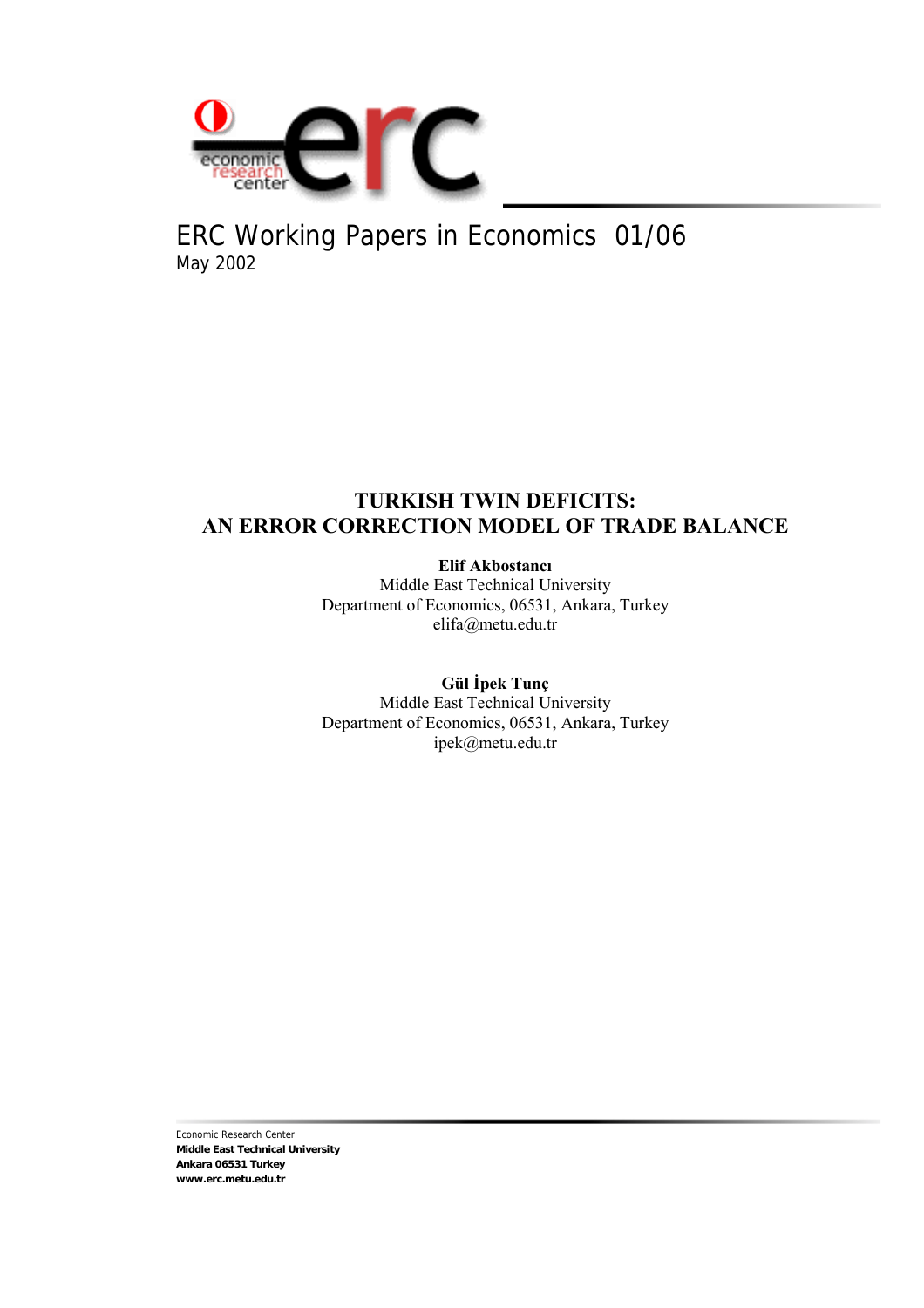#### **Abstract**

Twin deficit hypothesis mainly states that government budget deficits will cause trade deficits. However, this is not the only theoretically possible relationship between the budget deficit and the trade deficit. On the other extreme if Ricardian equivalence hypothesis holds it is also possible that two deficits are not related at all. In this study these hypotheses between the budget deficit and trade deficit for Turkey between 1987 – 2001 period are examined by using the cointegration methodology and by estimating an error correction model. This enabled us to search the relationship between the internal and external deficits both in the short-run and in the long-run. Our analysis showed that there is a long-run relationship between the two deficits. Also the short-run model yielded that worsening of the budget balance worsens the trade balance. Therefore we have concluded that the twin deficit hypothesis holds, and Ricardian equivalence hypothesis is not valid for Turkey during the study period.

**Keywords:** Twin deficits, trade deficit, budget deficit, Ricardian equivalence, cointegration, error correction models, unit roots, Turkey.

**JEL Classification:** F30, F32, F41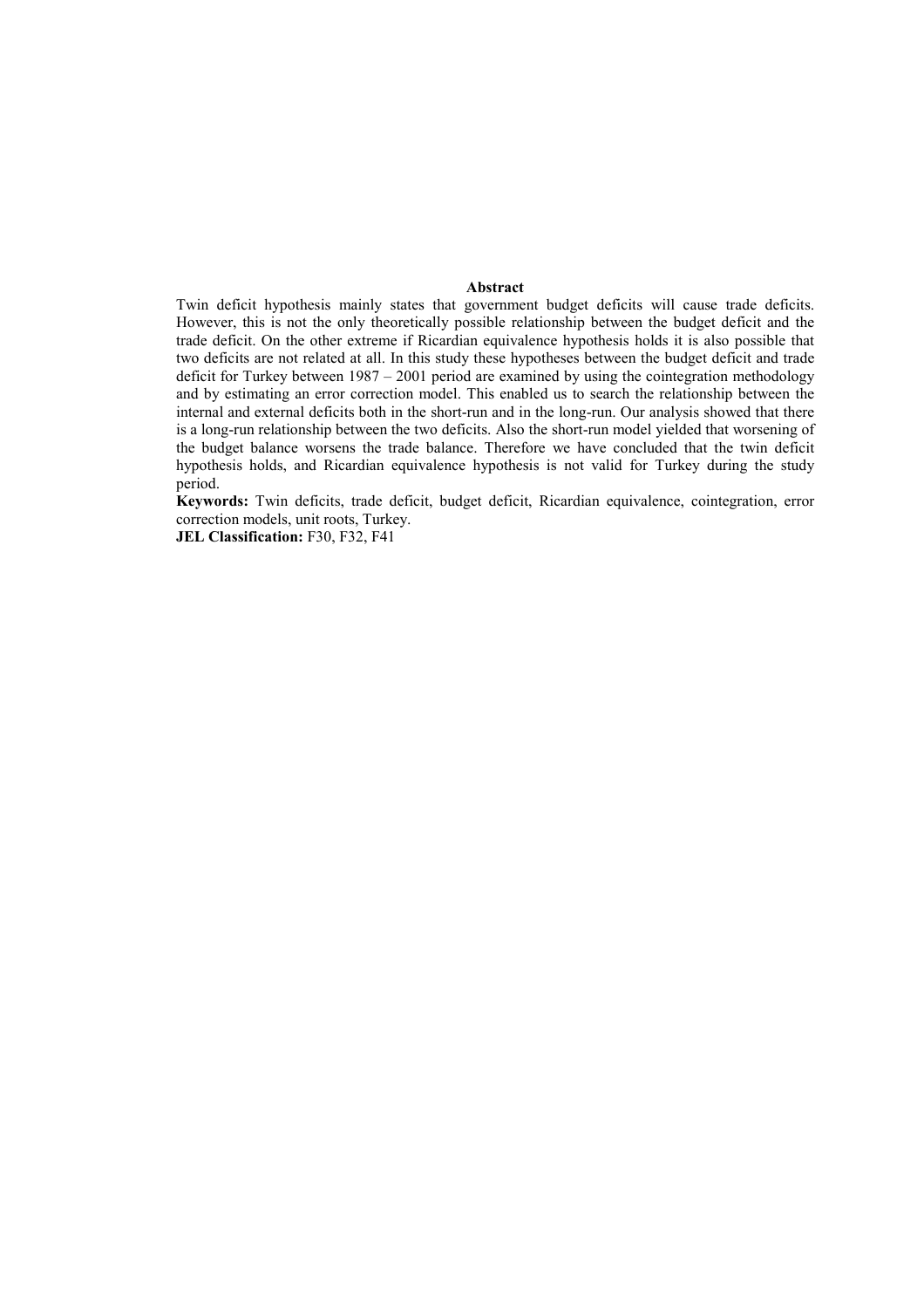## **I. INTRODUCTION**

The simultaneous upsurge of the budget deficits and trade deficits of the U.S. economy in the 1980's, aroused attention to the relationship between budget deficits and trade deficits. The close correlation observed between these two deficits does not imply any causal relation between the two. Therefore, identifying the causal relation between these deficits is important and would have different policy implications. Theoretically, there are four possibilities about the relationship between budget and trade deficits: The first one is called the Twin Deficit Hypothesis. According to this, budget deficit has positive and significant effect on trade deficit or the main cause of trade deficit is the excessive budget deficit. Even though theoretically not very well explained reverse of this relationship is also possible i.e. trade deficits might cause budget deficits, and a natural deduction from this is that two deficits might also be mutually interdependent. Finally the alternative to all these three possibilities is that there exists no relationship between the two deficits; they are independent.

Existing body of literature in this area mainly explores the US data, and the empirical results often yield conflicting conclusions. Enders and Lee (1990) test a twocountry model and could not reject the independence of federal and current account deficits for the US economy. On the other hand Bachman (1992), by using the VAR approach and testing for Granger causality between federal deficits, current account deficit and other variables, find evidence for the twin deficit hypothesis. Rosenweigh and Tallman (1993) also look at the relationship between federal and trade deficits and the exchange rate, and find some evidence for twin deficit hypothesis. Similarly Dibooğlu (1997) uses a VAR that consists of an extensive set of macroeconomic variables and his results provide support for the twin deficit hypothesis. In an earlier study Darrat (1988) also by looking at Granger causality between the two deficits, finds that the causality runs both ways, i.e. there is feedback between the twins.

There are also some empirical applications of twin deficits to other countries. Winner (1993) finds out that the Australian data doesn't support the twin deficit hypothesis. Vamvoukas (1999) finds that Greek data supports the twin deficits. In a multicountry analysis Peeters (1999) criticizes the literature for using a partial modeling approach and compares the results of partial modeling with the full modeling approach by using the Global Economic Model for US, Japan, Germany and UK. While the partial modeling approach is more supportive of the twin deficits, the macro model results show that private savings largely offset public saving in the short-run.

In this study, our aim is to test the relationship between budget deficit and trade deficit both in the short-run and in the long-run for the Turkish economy for 1987 - 2001 period with quarterly data, by using the cointegration methodology and an error correction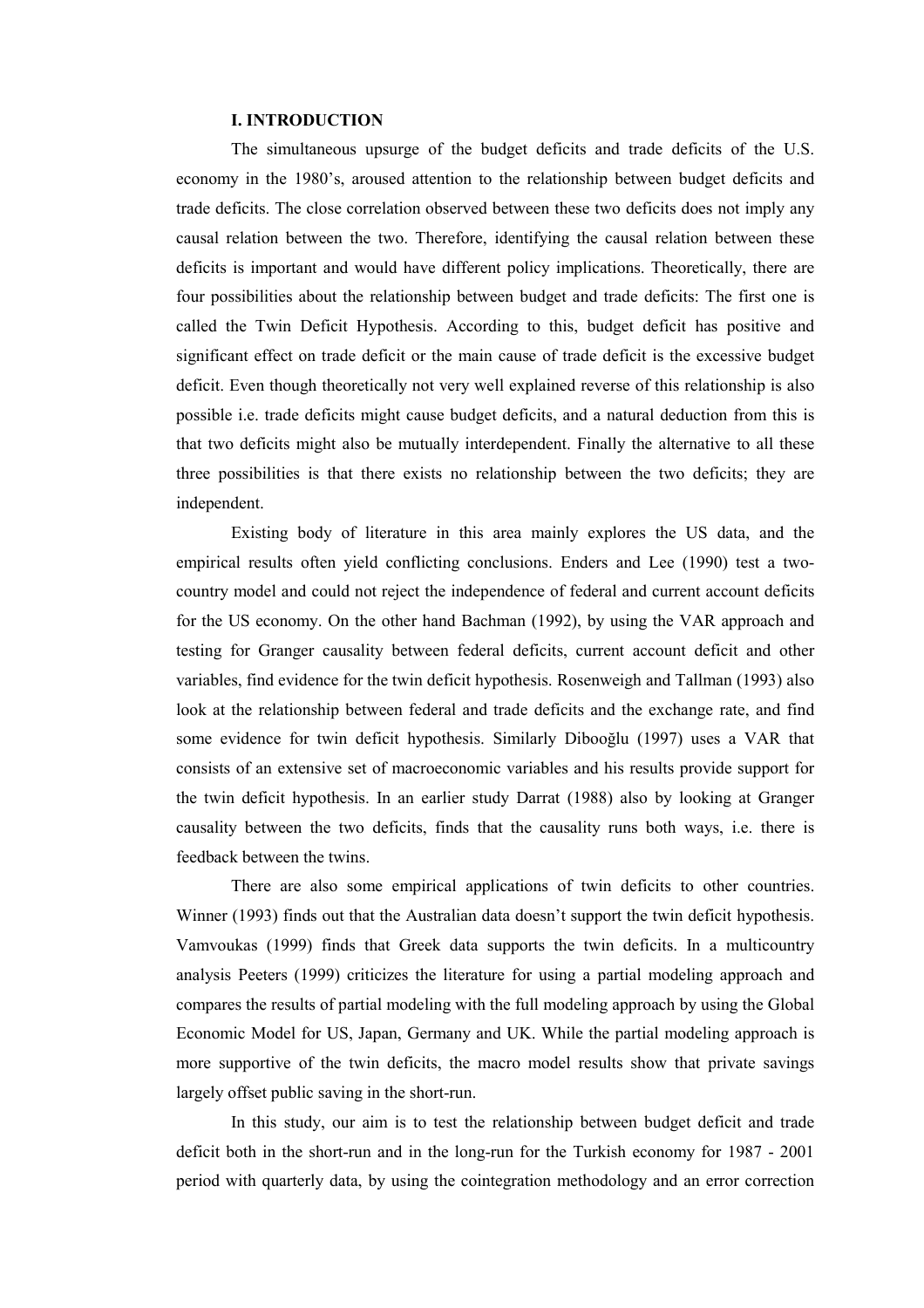model. The public sector in the Turkish economy has an important place both as a producer and as a consumer since the 1930's. The stabilization program in 1980 was a significant attempt to reduce the role of the public sector in the economy and the share of the budget deficit in GNP, also to reduce the inflation<sup>1</sup>. Despite all measures, Turkish economy continued to run high budget deficits hand in hand with trade deficits for long periods as seen in Figure 1, where bbal and trbal refer to the budget and trade deficits as percentages of GDP. Thus Turkish data provide a good test case for the twin deficit hypothesis. Though there are some studies that search the link between budget deficits and inflation (Metin (1998), Özatay (1997), Özmen and Koğar (1998)), crowding out (Özmen and Saygılı (1999)) and interest rates (Berüment and Güner (1997), Selçuk (1996)) for Turkish economy, studies about the link between the budget deficit and the external sector deficit are rare.**<sup>2</sup>**



In the study the following plan is followed. In Section II, the theoretical grounds of the twin deficit hypothesis will be briefly discussed. In Section III, the data and the methodology used in this paper will be described. Section IV presents the long-run results and Section V presents the results of the error correction model, while Section VI concludes the paper.

#### **II.THEORETICAL FRAMEWORK**

The well-known saving-investment identity could be derived from the national income identity:

$$
Y \equiv C + I + G + (X - M)
$$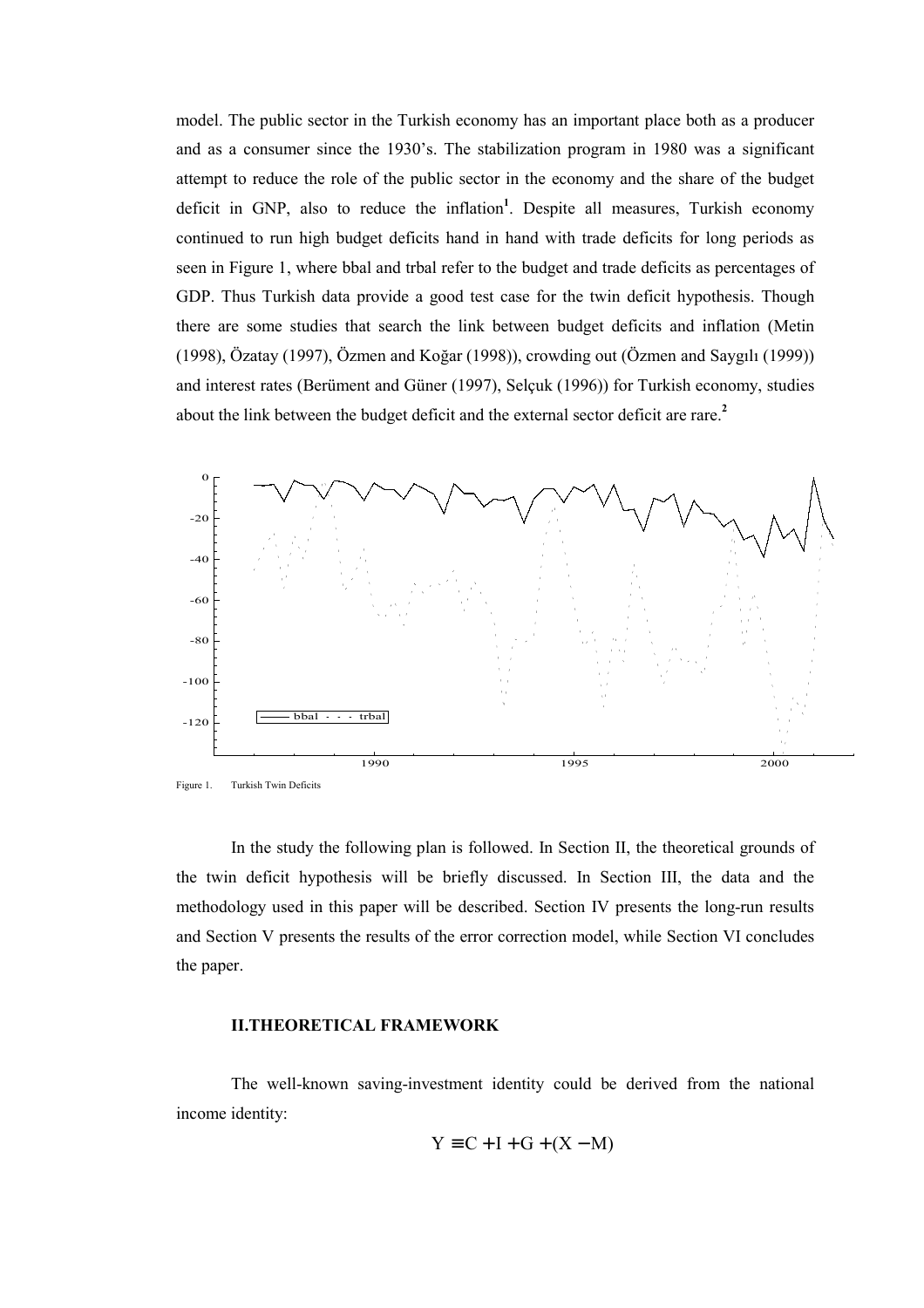Here the national income; Y equals consumption; C, investment; I, government; G, expenditures plus the net exports; (X-M). One can easily rewrite this identity by using after tax (T) income equals consumption plus savings, S, relationship:

$$
S + (T - G) \equiv I + (X - M)
$$

This simply states that national savings, which is the sum of private and public savings, equals to private investment plus net exports. Another way of looking at this identity is:

$$
(X - M) \equiv (S - I) + (T - G)
$$

In this case net exports i.e. the trade balance simply equals to the private saving investment gap plus the budget balance. Thus assuming a stable saving investment gap, an increase in public sector deficit will directly increase the trade deficit, which is the traditional **twin deficit** relationship. But as Feldstein (1992) states it is not always inevitable that all the adjustment in the above identity will come from net exports, if for example investments fall then the adjustment in the trade balance that is required by the increased deficit would be smaller.

Theoretically the mechanism behind the twin deficits could simply be explained through the Keynesian income-expenditure approach. An increase in budget deficits will increase domestic absorption and, therefore the domestic income. Increased income will induce imports and eventually will reduce the surplus or increase the deficit in the trade balance. That is how the public sector and external sector deficits become twins.

In Keynesian open economy models with high capital mobility such as the Mundell-Fleming model, an additional linkage can explain the deterioration in the trade balance due to higher budget deficits. An increase in the budget deficit will cause an increase in the aggregate demand and domestic real interest rates. High interest rates will cause net capital inflow from abroad and result in appreciation of the domestic currency. This in turn will adversely affect net exports due to higher value of the domestic currency and thus there will be deterioration in the current account. It can be claimed that though the mechanisms differ slightly, this conclusion is valid both under fixed and flexible exchange rate regimes.

On the other hand, proponents of the Ricardian Equivalence Hypothesis (REH) claim that there is not a causal link between public sector deficit and external sector deficit; therefore the deficits are not twins. According to this hypothesis, the equilibrium levels of current account, interest rates, investment and consumption will not be affected by the changes in the level of budget deficit. This can be regarded as an extension of the Permanent Income-Life Cycle Hypothesis including government expenditure, taxes and debt. In this framework a change in the level of budget deficit will not change the lifetime budget constraint and real wealth of the consumer. If agents can borrow at a constant interest rate, a reduction in taxes will be regarded as an increase in the present value of future tax liabilities.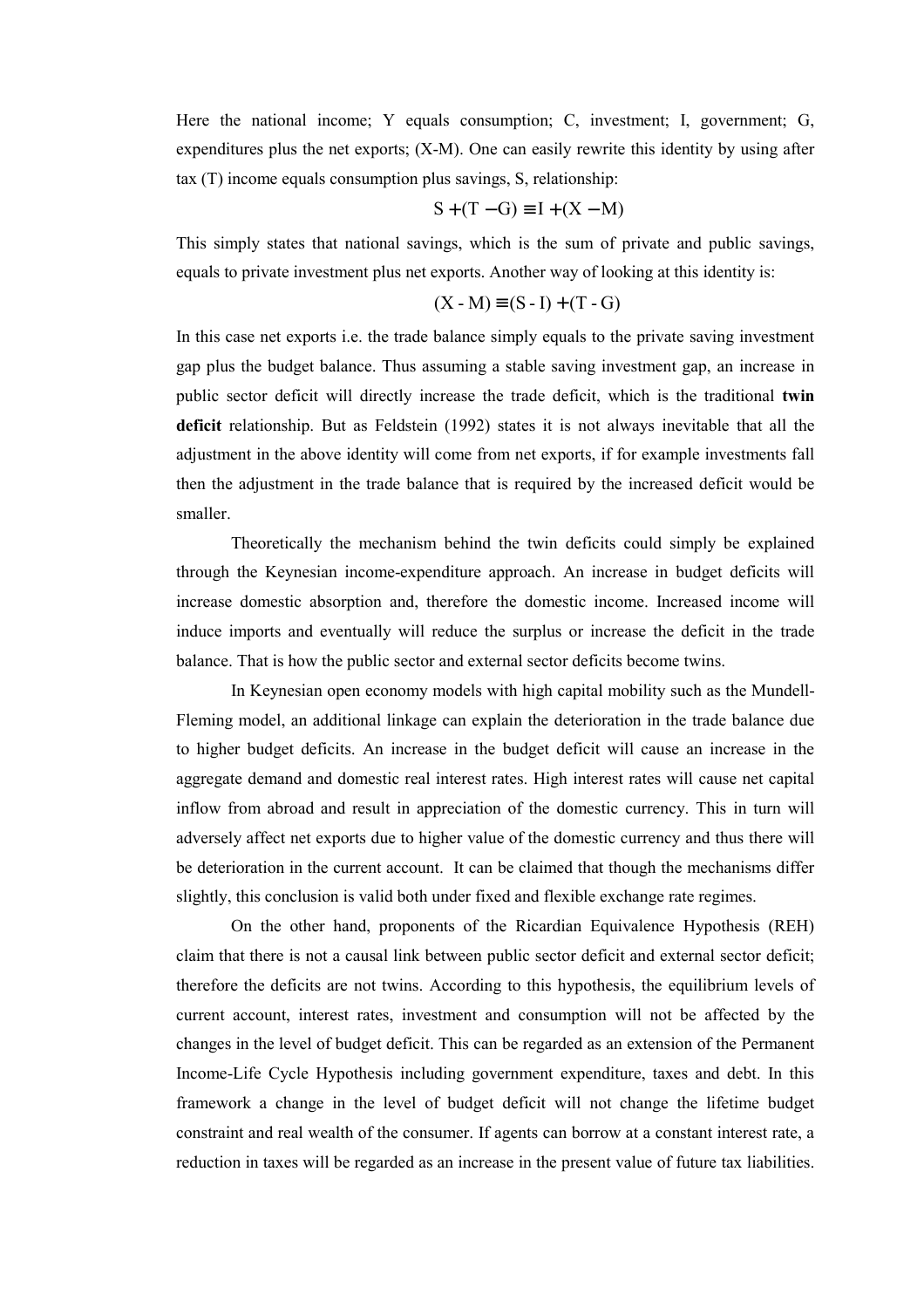The consumers will adjust their savings to the change in the budget deficit and therefore, the amount of desired national savings will not differ. In this model, it is assumed that consumers have infinite horizons and altruistic bequest motives. Also there are no liquidity constraints and there is no uncertainty about the public sector behavior**<sup>3</sup>** .

As a consequence of intertemporal consumption behavior, according to the REH, temporary changes in the level of government expenditures and marginal tax rates are much more important than the ways of financing it. REH proposes that to explain the balance of payments deficit, interest rate, productivity differentials, and temporary increases in the public sector spending could be considered as alternative explanatory variables besides budget deficits.

#### **III. DATA AND METHODOLOGY**

In this study general to specific modeling approach is used. This technique makes it possible to deal with non-stationary variables by first analyzing the long-run properties of the model, and including this information from the long-run into the dynamic short-run model explicitly. The long-run properties are analyzed using the cointegration technique developed by Johansen in a series of papers between 1988 and 1995 (Johansen, 1995).

Failure to establish cointegration between non-stationary variables can lead to spurious regressions, which do not reflect long-run equilibrium relationships but rather reflect common trends. In spurious regressions, the results suggest that there are statistically significant relationships among the variables of the model when in fact they are just contemporaneous correlations, not meaningful causal relations. This problem can be overcome by using error correction models, which provide a useful link between the longrun equilibrium relationships and short-run disequilibrium dynamics. When the model involves non-stationary variables; equilibrium is contained in the cointegration relations, i.e., cointegrating relations between the non-stationary variables imply a stationary long-run equilibrium relationship.

The error correction model, which will be estimated, can be represented as follows:

$$
\Delta X_t = \sum_{i=1}^{k-1} \Gamma_i \Delta X_{t-i} + \Pi X_{t-k} + \mu + \varepsilon_t
$$
\n(1)

$$
\Pi = \alpha \beta' \tag{2}
$$

where  $X_t$  is a px1 vector of stochastic variables, which are I(1),  $\mu$  represents the intercept term, and the error term  $\varepsilon_t$  is assumed to be white noise. Since  $X_t$  is I(1), if a linear combination of these I(1) variables exists that is stationary then these variables are said to be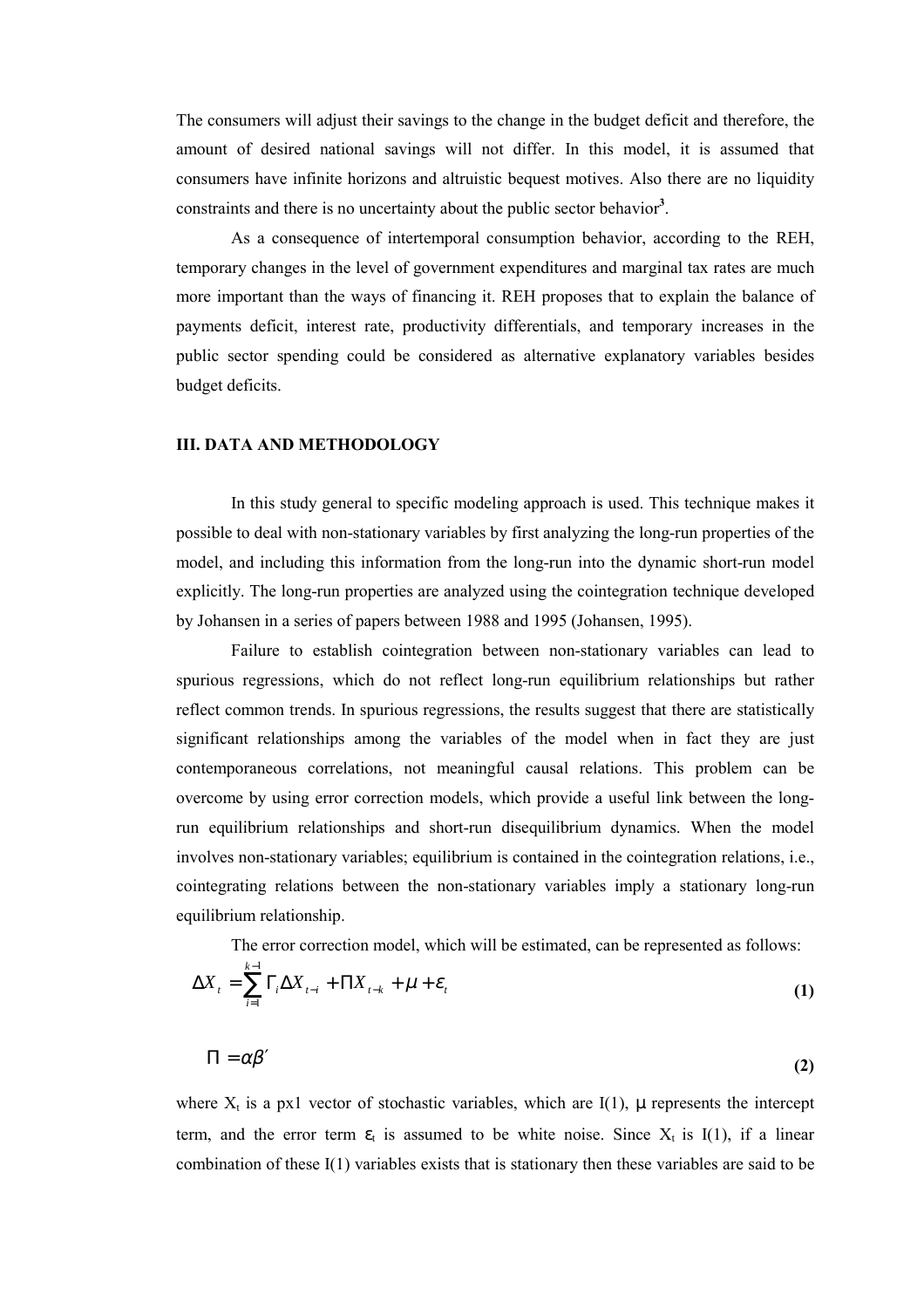cointegrated. If cointegration exists then Engle and Granger (1987) showed that an error correction representation like equation (1) exists for these variables. In equation (1)  $\Pi = \alpha \beta'$ is the impact matrix where  $\alpha$  is the vector of adjustment coefficients and  $\beta$  is the vector of cointegrating relations and both are pxr matrices. Since the existence of error correction form depends on the cointegrating relations we will first search for the long-run cointegrating relations between the variables of the model and then estimate equation (1) and look at the short-run dynamics between these variables of the model.

The variables of the model consist of the budget balance as a percentage of GDP, **bbal**; trade balance as percentage of GDP, **trbal**; industrial production index, **ipi**; and narrow money as a percentage of GDP, **mon**. The model includes an output term, *ipi* and a monetary term, *mon*, to account for different channels of interaction between the budget deficit and current account deficit. In the Mundell-Fleming model there are two possible channels as explained in section II. One directly works over the domestic absorption and the other through the monetary channels. So the *ipi* and *mon* variables are included as proxies for these channels. **<sup>4</sup>**

The data set consists of quarterly variables between 1987.Q1-2001.Q3. Budget and trade balances, and GDP are taken from Central Bank of the Republic of Turkey database, and industrial production index and money are taken from IMF-IFS database.

By using this data set we will focus on testing two hypotheses both in the short-run and in the long-run. These hypotheses are:

I. The twin deficit hypothesis: Budget deficit causes trade deficit.

II. Ricardian equivalence hypothesis: There is no link between the two deficits.

The first hypothesis comes from the Mundell-Fleming type models, and work through domestic absorption and capital inflows as explained in section II. Second hypothesis is the alternative to hypothesis I, and is a conclusion of the Ricardian Equivalence hypothesis as explained in section II.

## **IV. COINTEGRATION ANALYSIS**

Initially, stationarity of the data set is checked by using the augmented Dickey-Fuller (ADF) unit root tests (Dickey and Fuller, 1981). Table 1 and 2 **<sup>5</sup>** summarize these tests. These indicate that all variables are I(1) except *trbal*, which is trend stationary. From Table 2 it is also concluded that all variables are difference stationary.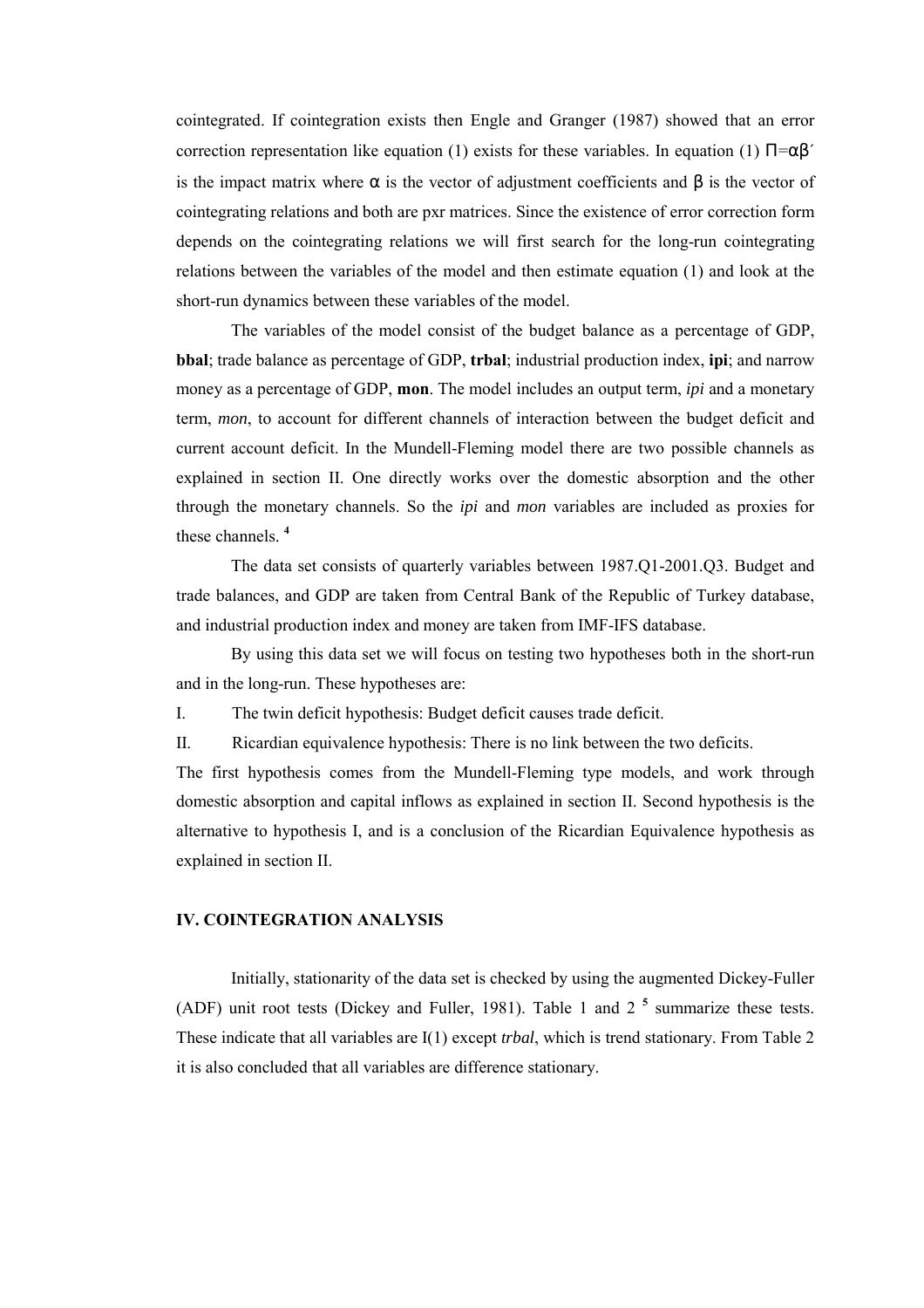| Table 1               | <b>ADF</b> Tests |          |                        |            |
|-----------------------|------------------|----------|------------------------|------------|
| Vars.                 | Lags             |          | lags                   |            |
| bbal                  |                  | $-1.713$ |                        | $-2.963$   |
| trbal                 |                  | $-2.596$ |                        | $-5.592**$ |
| mon                   |                  | $-2.339$ |                        | $-0.648$   |
| 1p <sub>1</sub>       |                  | $-1.326$ |                        | $-2.682$   |
| * significance at 95% |                  |          | ** significance at 99% |            |

Table 2 ADF Tests of the first differences

| Vars.                 | Lags |                        | lags |            |
|-----------------------|------|------------------------|------|------------|
| dbbal                 |      | $-3.152*$              |      | $-3.054$   |
| dtrbal                |      | $-4.948**$             |      | $-4.842**$ |
| dmon                  |      | $-4.689**$             |      | $-22.10**$ |
| dipi                  |      | $-3.767**$             |      | $-4.216**$ |
| * significance at 95% |      | ** significance at 99% |      |            |

Next we determine the long-run properties of the VAR model. Table 3 reports the results of the cointegration analysis for the VAR model with 4 lags **<sup>6</sup>** . The table includes Johansen's trace statistic that is used to determine the cointegration rank, which involves finding the number of linearly independent columns of Π. The test is a standard likelihood ratio test with non-standard distribution<sup>7</sup>. It tests the null of  $r=k$  ( $k=1,2, \ldots, n-1$ ) against the alternative of unrestricted r. Results of trace test given in table 3 suggest that the rank is one, since the null of  $r=1$  is not rejected but null of  $r=0$  is rejected at 99%. By looking at these results we will use a single cointegration relationship during the rest of the analysis.

|  | Table 3 Rank Determination for $\Pi$ |  |  |
|--|--------------------------------------|--|--|
|  |                                      |  |  |

| Ho: rank = $r$         | Trace stat. | p value |
|------------------------|-------------|---------|
| $r = 0$                | $77.677**$  | 0.002   |
| $r = 1$                | 41.316      | 0.070   |
| $r = 2$                | 19.927      | 0.234   |
| $r = 3$                | 8.4612      | 0.223   |
| ** significance at 99% |             |         |

After deciding on the cointegration rank we have tested linear restrictions on  $\alpha$  and β. For this model with rank =1, α and β vectors are as given below **<sup>7</sup>** :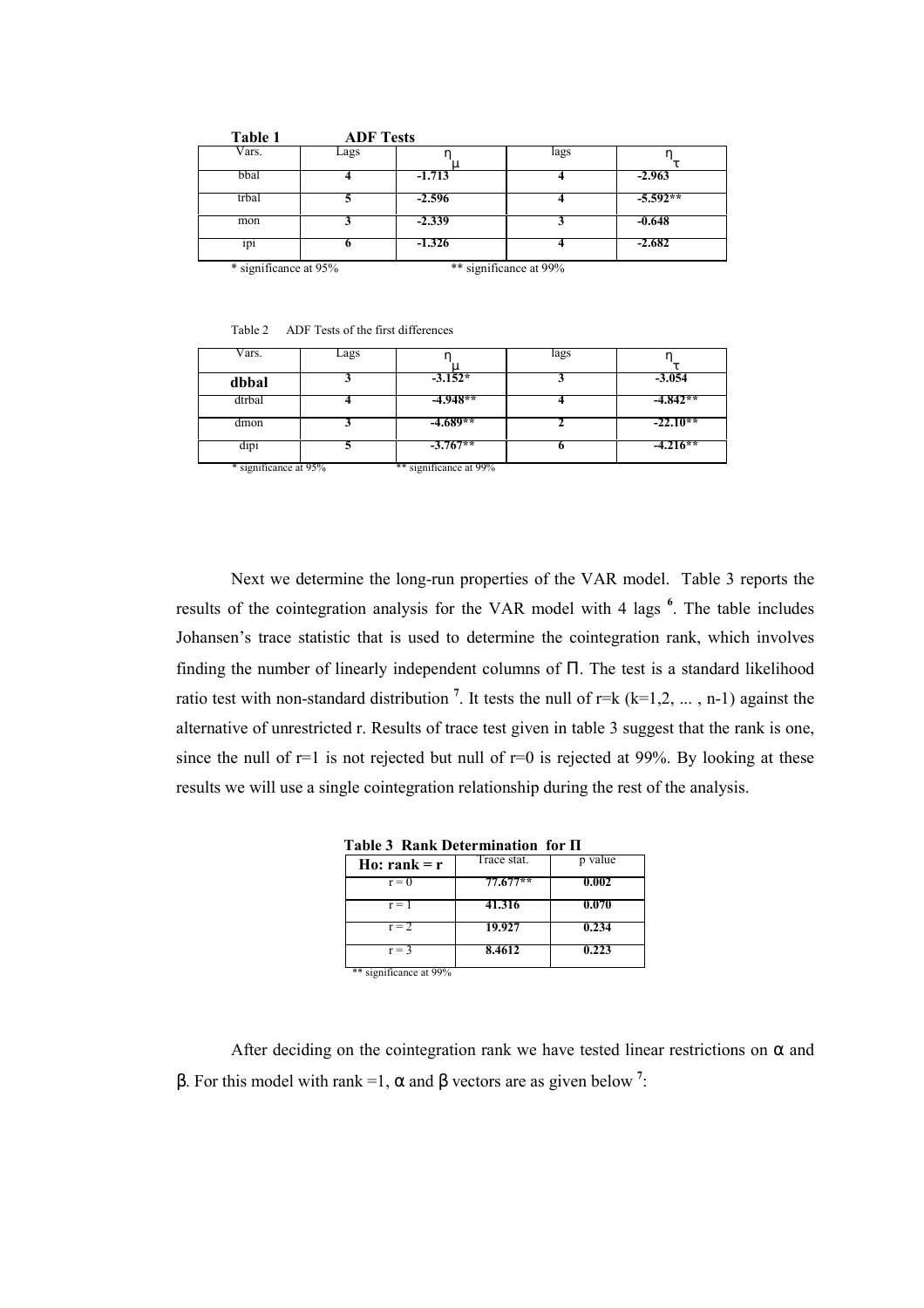$$
\alpha = \begin{bmatrix} \theta_0 \\ \theta_1 \\ \theta_2 \\ \theta_3 \end{bmatrix}^{tcbal}_{ipi} \beta' = \begin{bmatrix} bbal & trbal & mon & ipi \\ \theta_4 & \theta_5 & \theta_6 & \theta_7 \\ \end{bmatrix}
$$

First set of linear tests is weak exogeneity tests, which are linear restrictions on  $\alpha$ . The condition for  $X_{it}$  in equation (1) to be weakly exogenous for  $\beta$  is that  $\Delta X_{it}$  does not contain information about the long-run parameters β, and this is achieved if rows of  $\alpha$ corresponding to that variable are equal to zero. If a variable is weakly exogenous it means that it is possible to condition the short-run model on that variable without any loss of information. Results of weak exogeneity tests are given in Table 4. The table states that except for *trbal*, weak exogeneity is not rejected with high confidence. Simultaneously exclusion of some of the variables are also tested, exclusion of *mon* and *ipi* together and *mon*, *ipi* and *bbal* altogether are not rejected either. Therefore, we conclude that *mon*, *ipi* and *bbal* are weakly exogenous and that it is possible to condition the short-run model on these three variables.

| <b>Variables</b>      | $\beta$ unrestricted, rank = 1    |
|-----------------------|-----------------------------------|
| bbal                  | $\chi$ 2 (1) = 1.0435 [0.3070]    |
| trbal                 | $\chi$ 2 (1) = 11.810 [0.0006] ** |
| mon                   | $\chi$ 2 (1) = 0.0850 [0.7706]    |
| 1p <sub>1</sub>       | $\chi$ 2 (1) = 2.2936 [0.1299]    |
| mon $&$ ipi           | $\gamma$ 2 (2) = 2.8597 [0.2393]  |
| bbal $&$ mon $&$ ipi  | $\gamma$ 2 (3) = 6.2806 [0.0987]  |
| * significance at 95% | ** significance at 99%            |

**Table 4 Weak Exogeneity Tests (Linear restrictions on** α**)**

Other types of restrictions that are tested include the linear restrictions on β. By using these restrictions it is possible to test the validity of the twin deficit hypothesis in the long-run. The cointegration vector is restricted by imposing zero coefficients. This way we have tested whether these variables lie in the long-run relationship. So for example to test whether *bbal* lies in the cointegration vector its coefficient is restricted to zero, and tested. Results of these tests are summarized in Table 5.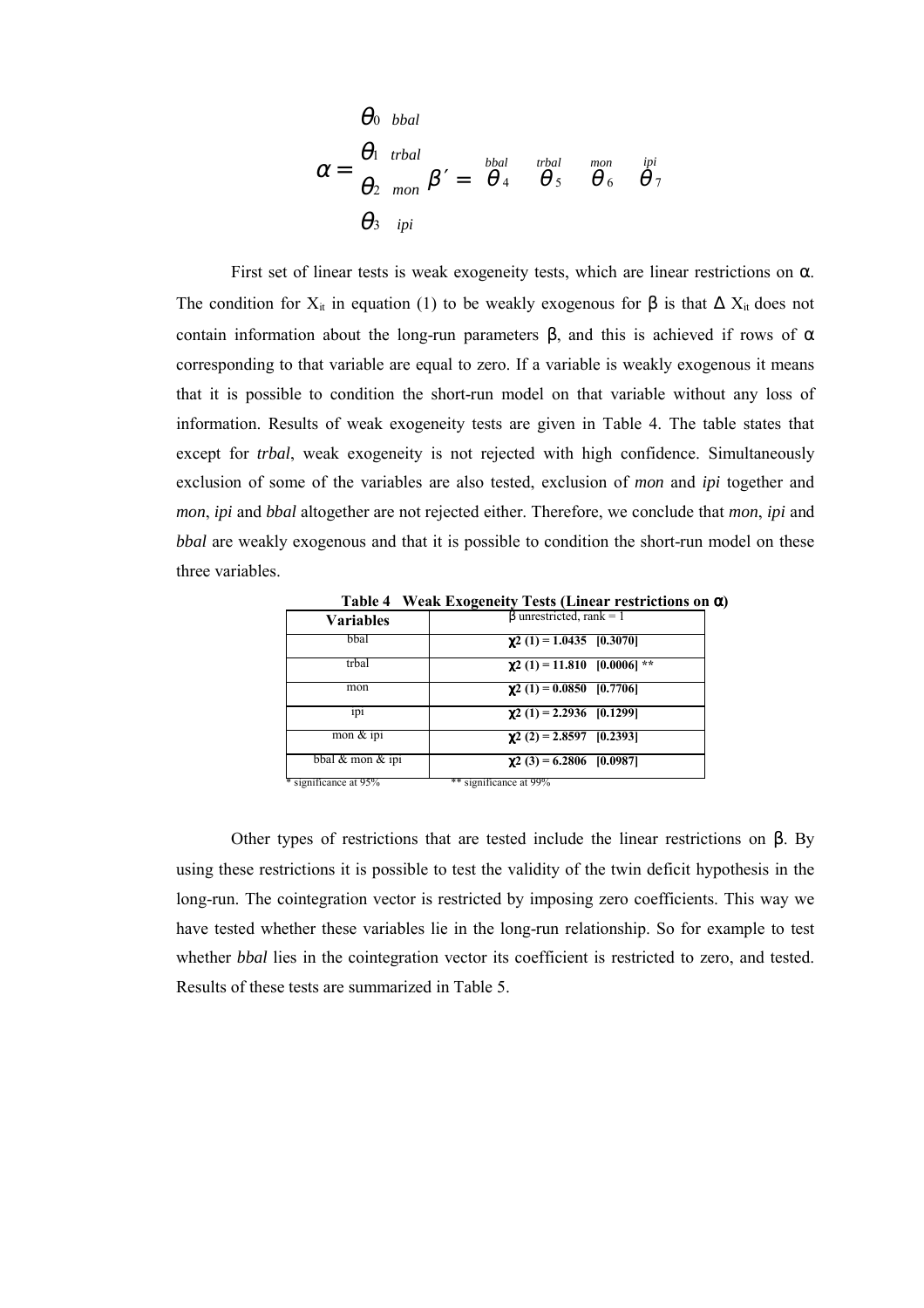| Restrictions                                          | LR-tests                           |
|-------------------------------------------------------|------------------------------------|
| $\theta = 0$                                          | $\chi$ 2 (1) = 6.4780 [0.0109]*    |
| $\theta = 0$                                          | $\chi$ 2 (1) = 12.191 [0.0005]**   |
| $\theta = 0$                                          | $\chi$ 2 (1) = 8.8701 [0.0029]**   |
| $\theta = 0$                                          | $\gamma$ 2 (1) = 1.7956 [0.1802]   |
| $\theta = \theta = 0$                                 | $\gamma$ 2 (1) = 28.298 [0.0000]** |
| $\theta = \theta = 1$                                 | $\chi$ 2 (1) = 11.391 [0.0007]**   |
| $\theta = \theta = \theta = \theta = 0$               | $\gamma$ 2 (4) = 7.5045 [0.1115]   |
| $\theta = \theta = \theta = \theta = 0 \& \theta = 1$ | $\gamma$ 2 (4) = 7.5045 [0.1115]   |
| * significance at 95%                                 | ** significance at 99%             |

Table 5 General Restrictions on Π

First the exclusion from the cointegration vector is tested individually for all the variables. These tests are rejected for *bbal* at 95% and for *trbal* and *mon* at 99%. Exclusion of the output term however is not rejected. Also simultaneous exclusion of both *bbal* and *trbal* is tested and rejected. These results first of all will indicate that the Ricardian equivalence does not hold in the long-run, since both *bbal* and *trbal* variables lie in the cointegration vector. These tests are all repeated under the weak exogeneity restrictions, and it doesn't seem to alter the previous results, only the exclusion of *ipi* with the weak exogeneity restrictions is reported as the final row of table 5, since it is the final specification of the cointegration vector that we will use. So the main result from these tests is that there exists a long-run relationship between the budget balance, trade balance and money terms.

|       |          | 7                                                         | 3<br>0<br>$\mathbf{2}$ |        |
|-------|----------|-----------------------------------------------------------|------------------------|--------|
|       |          | Standardized $\beta$ ' eigenvectors                       |                        |        |
|       | bbal     | trbal                                                     | mon                    | ipi    |
|       | $-1.340$ | 1.000                                                     | $-2.354$               | 0.000  |
|       |          | Standardized $\alpha$ coefficients                        |                        |        |
|       |          | bbal                                                      | 0.000                  |        |
|       |          | trbal                                                     | $-0.849$               |        |
|       |          | mon                                                       | 0.000                  |        |
|       |          | ipi                                                       | 0.000                  |        |
|       |          | Restricted long-run matrix $\Pi = \alpha \beta'$ , rank 1 |                        |        |
|       | bbal     | trbal                                                     | mon                    | ipi    |
| bbal  | 0.0000   | 0.0000                                                    | 0.0000                 | 0.0000 |
| trbal | 1.1375   | $-0.8489$                                                 | 1.9987                 | 0.0000 |
| mon   | 0.0000   | 0.0000                                                    | 0.0000                 | 0.0000 |
| ipi   | 0.0000   | 0.0000                                                    | 0.0000                 | 0.0000 |
|       |          |                                                           |                        |        |

**Table 6** Restricted Long-run Matrices under  $\theta = \theta = \theta = 0$ 

Finally, standardized β eigenvector is given in Table 6, β is normalized over *trbal*. This table shows that in the long-run an increase in the budget deficit will increase the trade deficit or an increase in the budget surplus will increase the trade surplus, therefore the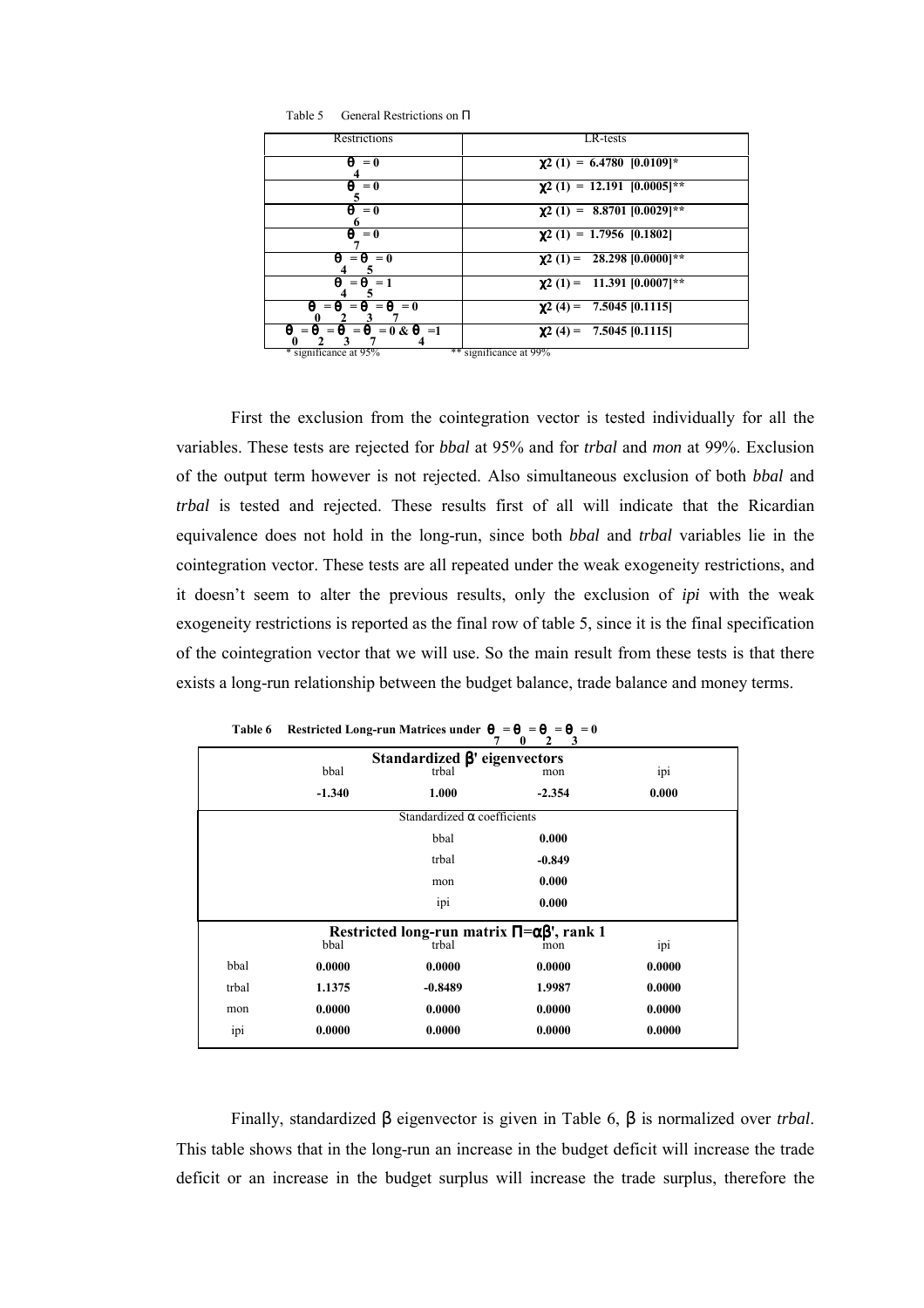relationship between the deficits are as indicated by the twin deficit hypothesis. The long-run relationship between the money and trade balance is negative, thus an increase in the money will reduce the trade deficit in the long-run. As a conclusion the cointegration relationship that is found in this section provides some evidence for the first hypothesis and it definitely rejects the second one.

## **V. ERROR CORRECTION MODEL**

In this section we have estimated equation (1) by using our results from section IV. To estimate the error correction model we defined a new variable, **ci**, by using the cointegration vector estimated in the previous section:

$$
ci = -1.34 \text{ bbal} + \text{trbal} - 2.354 \text{ mon}
$$
 (3)

Figure 2 plots the cointegration relationship *ci*, which is stationary. So an error correction model is estimated by using variables *bbal*, *trbal*, *mon*, *ipi* and *ci*. The model is conditioned





on *bbal*, *mon* and *ipi* based on the weak exogeneity test results of the previous section. Furthermore, first differences of the variables are used so that all the variables of the model are stationary**<sup>9</sup>** . Therefore we run a single equation error correction model where *dtrbal* is the endogenous variable and *dbbal*, *dmon* and *dipi* are the exogenous variables and *ci* is the error correction term. The system is estimated by using three lags to be consistent with the longrun analysis since the variables are in first differences.

This short-run model is reduced to achieve parsimony by using sequential F-tests. The reduced short-run model is summarized in Table 7. In the table it is noted that the coefficient of the *ci* term is consistent with the  $\alpha$  estimated in the long-run model. The error correction term is also less than zero as expected, suggesting that any movement away from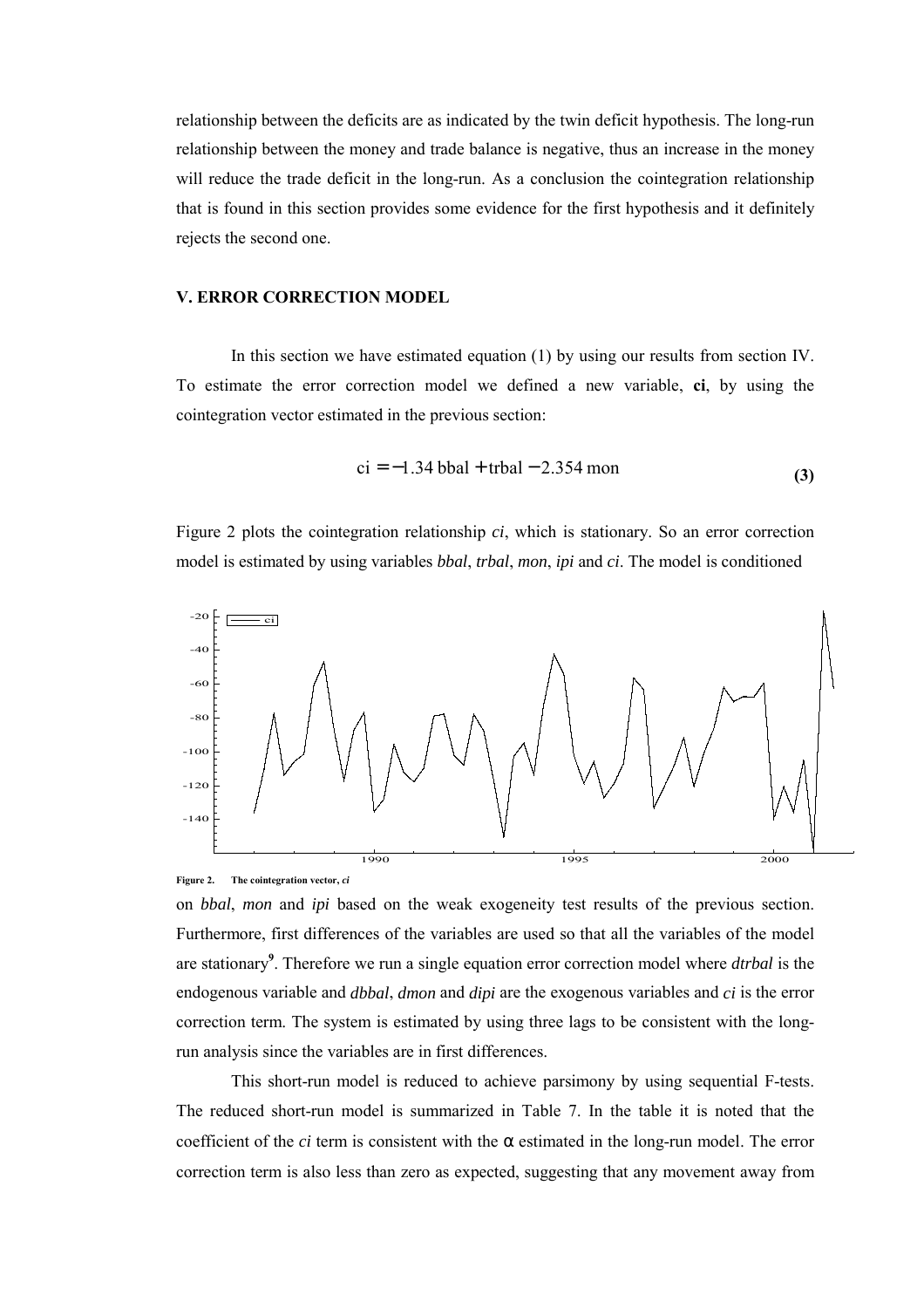the long-run equilibrium will be corrected. In terms of the short-run model the relationship between the budget deficit and trade deficit justifies the twin deficit hypothesis; a worsening of the budget deficit will worsen the trade balance or vice versa. However this effect will be influential only after a couple of quarter lags. Also the output variable has the expected effect on the trade balance, an increase in the output will worsen the trade balance. A monetary expansion however will improve the trade balance according to the short-run model.

| таріе /                  | Regucea e Civi         |
|--------------------------|------------------------|
| Coefficients             | dtrbal                 |
| dtrbal 1                 | $-0.5770$ $(-4.75)$ ** |
| $d$ trbal $2$            | $-0.7129$ $(-5.56)$ ** |
| dtrbal 3                 | $-0.4407$ $(-3.34)$ ** |
| dbbal 2                  | $1.1635(2.05)^{*}$     |
| $dbbal$ 3                | $1.6131(3.16)$ **      |
| dmon                     | $0.9854$ $(2.19)^{*}$  |
| $d$ mon $3$              | $2.4464$ $(5.57)$ **   |
| dipi                     | $-1.9804$ $(-4.56)$ ** |
| dipi 1                   | $-1.8375$ $(-4.38)$ ** |
| $dipi$ 2                 | $-2.4063$ $(-5.47)$ ** |
| ci <sub>4</sub>          | $-0.7837$ $(-5.56)$ ** |
| Constant                 | $-70.717$ $(-5.02)$ ** |
| Corr. of actual & fitted | 0.8747                 |
| * significance at 95%    | ** significance at 99% |

**Table 7 Reduced ECM**

Further, the diagnostic tests of the reduced ECM that are given in Table 8 shows that there is not a diagnostic problem with the system. Normality is not rejected, and there are no problems regarding autocorrelation, and autoregressive conditional heteroscedasticity. Also the homoscedasticity of the residuals is not rejected either.

| <b>Diagnostic Tests</b> |                   |  |  |
|-------------------------|-------------------|--|--|
| AR 1-4 F(4,38)          | 1.0641 [0.3876]   |  |  |
| Normality $\chi$ 2 (2)  | 0.1741 [0.9166]   |  |  |
| ARCH 1-4 F(4, 34)       | $0.5036$ [0.7333] |  |  |
| $Xi$ F(22, 19)          | 0.5250 [0.9260]   |  |  |
| <b>Reset F(1,141)</b>   | $0.5536$ [0.4611] |  |  |

| Table 8 | Diagnostic Tests of the reduced model |  |  |
|---------|---------------------------------------|--|--|
|         |                                       |  |  |

In terms of parameter constancy figure 3 shows two graphs; 1-step residuals and break point Chow tests. From these the errors lie within the approximate 95% confidence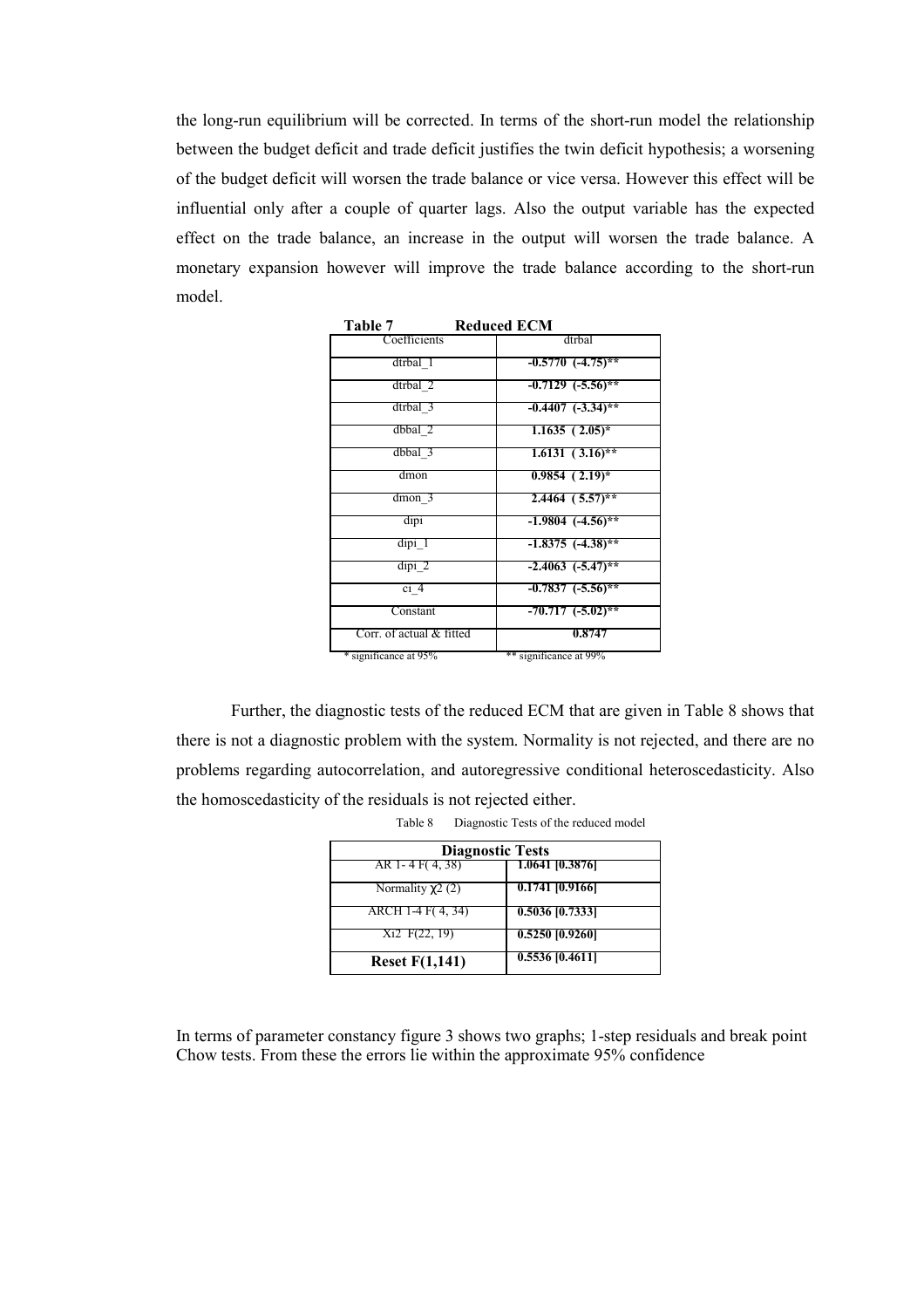

**Figure 3. Parameter constancy; 1-step residuals and break-point Chow tests**

band with constant standard errors, and all break-point Chow tests lie within the 1% band, and hence non of them are significant. Thus, constancy cannot be rejected.

## **VI. CONCLUSION**

In this paper we have investigated the relationship between the budget deficit and foreign sector deficit for Turkey between 1987–2001 by using the cointegration methodology and by estimating an error correction model. This enabled us to search the relationship between the internal and external deficits both in the short-run and in the longrun. The relationship between the two deficits gives rise to the following hypothesis: The deficits could be twins as stated under Mundell-Fleming analysis; government budget deficits will cause trade deficits under both the flexible and fixed exchange rate regimes. It is also possible that, as Ricardian Equivalence hypothesis suggests these two deficits might not be related at all.

Our analysis showed that in the long-run there is cointegration between the budget deficit, current account deficit and the money term, which can be interpreted as a long-run equilibrium relationship. However, this analysis does not give a conclusive result in terms of the direction of the relationship, i.e. which deficit causes the other. In terms of our long-run analysis all we could say is that the Ricardian Equivalence hypothesis is not validated in the long-run.

The short-run analysis involved estimating an error correction model; our statistical analysis justifies reducing the VAR to a single equation ECM for trade balance. Looking at this model we have concluded that Ricardian Equivalence hypothesis again is not valid for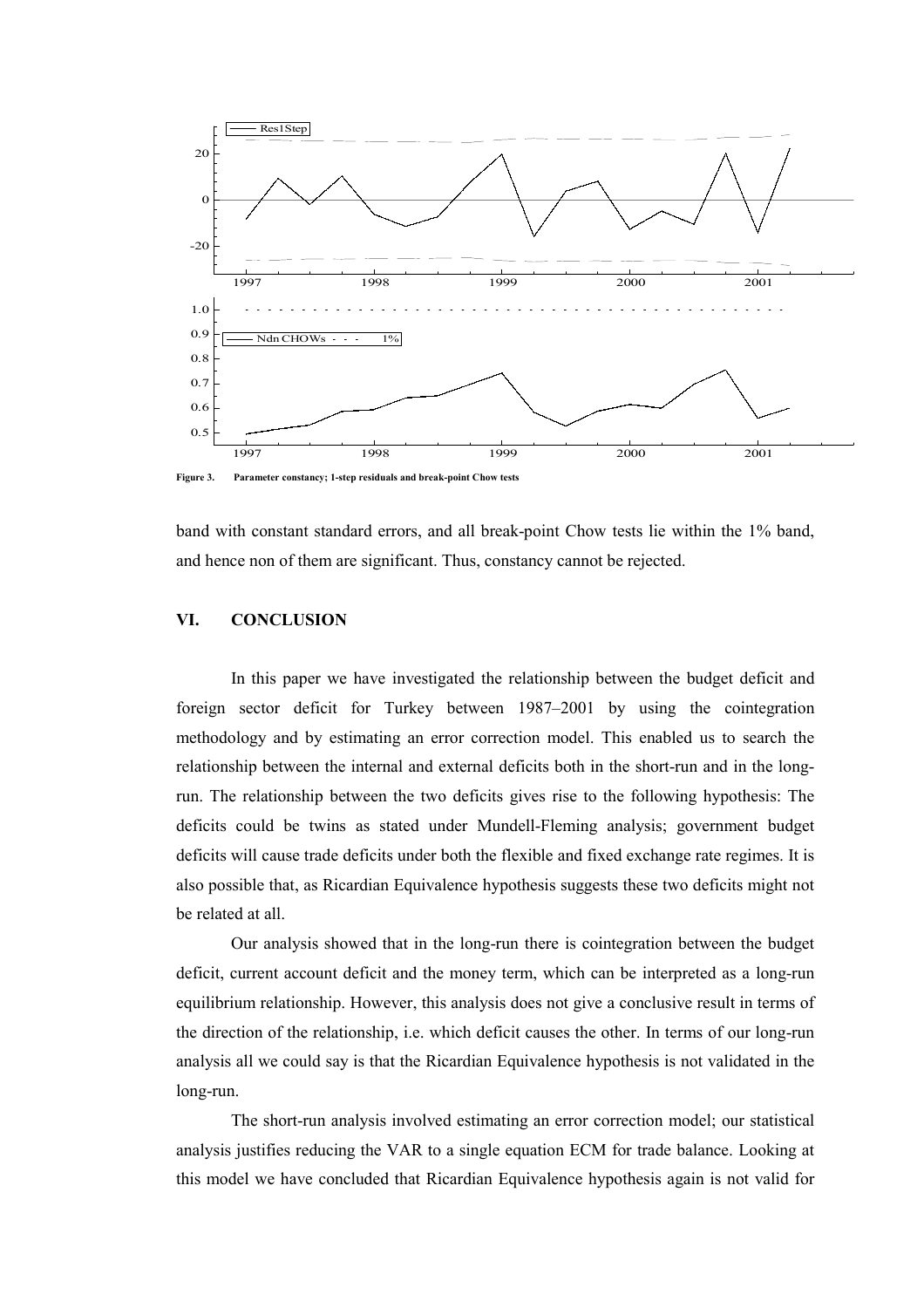Turkey in the short-run during the study period. However the twin deficit hypothesis is justified, and budget deficits turns out to have an important influence over trade deficits in the Turkish case for the study period. Thus our study suggests that current attempts at reducing the budget deficit, if successful, would help improving the trade balance soon.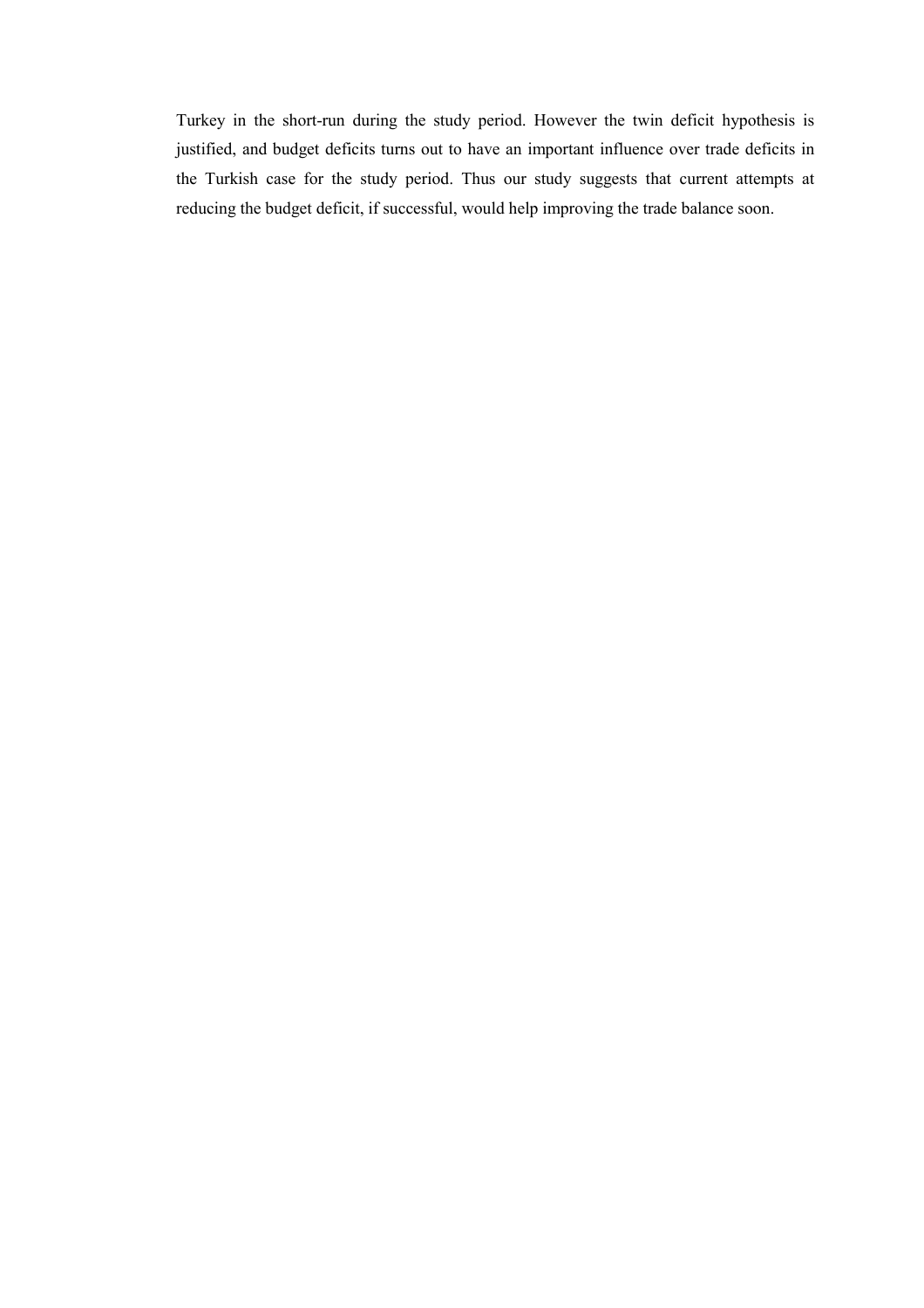## **ACKNOWLEDGEMENTS:**

We acknowledge support from METU research fund (AFP 2000-04-03-07). An earlier version has been presented at METU International Conference in Economics IV, Ankara, Turkey; September 13-16, 2000. We are grateful for the valuable comments of Prof. Clive Granger, Prof. Haluk Erlat and Ass. Prof. Erdal Özmen. The usual disclaimers apply.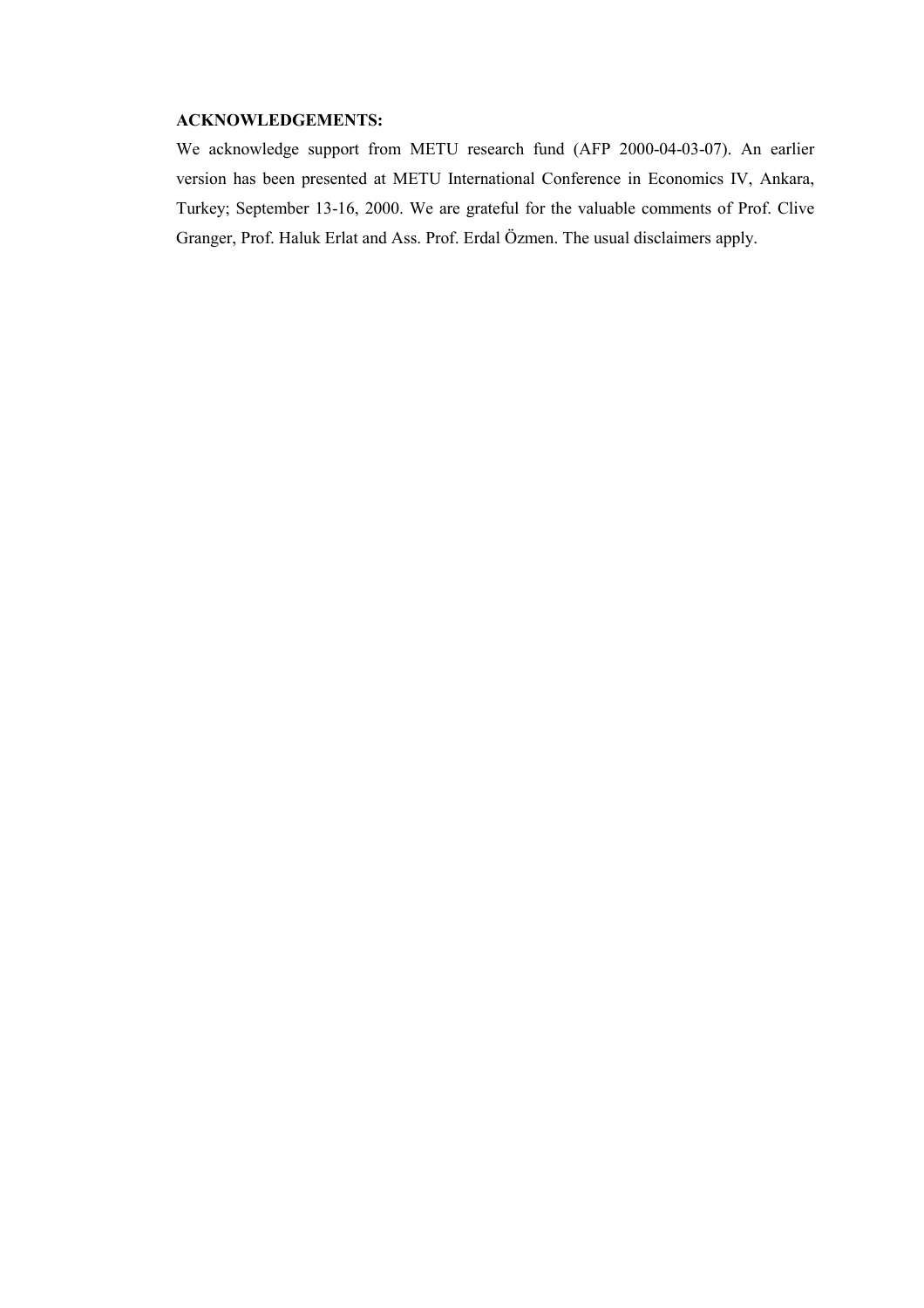#### **REFERENCES**

- Arıcanlı, T. and Rodrik, D. (Eds.) (1990) *The Political Economy of Turkey, Debt, Adjustment and Sustainability,* Macmillian, London.
- Bachman,D.D. (1992) Why is the U.S. current account deficit so large? Evidence from vector autoregressions*, Southern Economic Journal,* **54**, 232-240.
- Berüment, H. and Güner N. (1997) Inflation, inflation risk and interest rates: A case study for Turkey, *Middle East Technical University Studies in Development*, **24**(3), 319- 327.
- Celasun, M. and Rodrik, D. (1989) Debt, adjustment and growth: Turkey, in *Developing Country Debt and Economic Performance Country Studies Vol. 3* (Eds.) J.D. Sachs, and S. M. Collings, University of Chicago Press, Chicago.
- Darrat, A.F. (1988) Have large budget deficits caused rising trade deficits? *Southern Economic Journal,* **54**, 879-887.
- Dibooğlu, S. (1997) Accounting for US current account deficits: An empirical investigation, *Applied Economics,* **29**,787-793.
- Dickey, D. A. and Fuller W. A. (1981) Likelihood ratio statistics for autoregressive time series with a unit root, *Econometrica*, **49**, 1057-72.
- Doornik., J.A. and Hendry, D.F. (2001) *Modeling of Dynamic Systems using PcGive, Volume II*, London.
- Enders, W. Lee, B. (August 1990) Current account and budget deficits: Twins or distant cousins*? The Review of Economics and Statistics*, **LXXII, 3**, 373-381.
- Engle,R.F. and Granger C.W.J., (1987) Cointegration and error correction: Representation estimation and testing, *Econometrica*, **55**, 251-276.
- Feldstein, M. (1992) The budget and trade deficits aren't really twins, NBER Working Paper no:3966
- Johansen, S., (1995) *Likelihood-Based Inference in Cointegrated Vector Autoregressive Models*, Oxford University Press, Oxford.
- Kuştepeli, Y. R. and Wallace, M. (1999) The effect of inflation on the difference between investment and savings and the relation to twin deficits, Unpublished paper, Clemson University
- Metin, K. (1998) The relationship between inflation and the budget deficits in Turkey, *Journal of Business and Economic Statistics*, **16**(4), 412-422.
- Nas, T.F. and Odekon, M**.** (1988) *Liberalization and the Turkish Economy* Greenwood Press, New York.
- Osterwald-Lenum, M. (1992) A note with quintiles of the asymptotic distribution of the ML cointegration rank test statistics, *Oxford Bulletin of Economics and Statistics*, **54**, 461-72.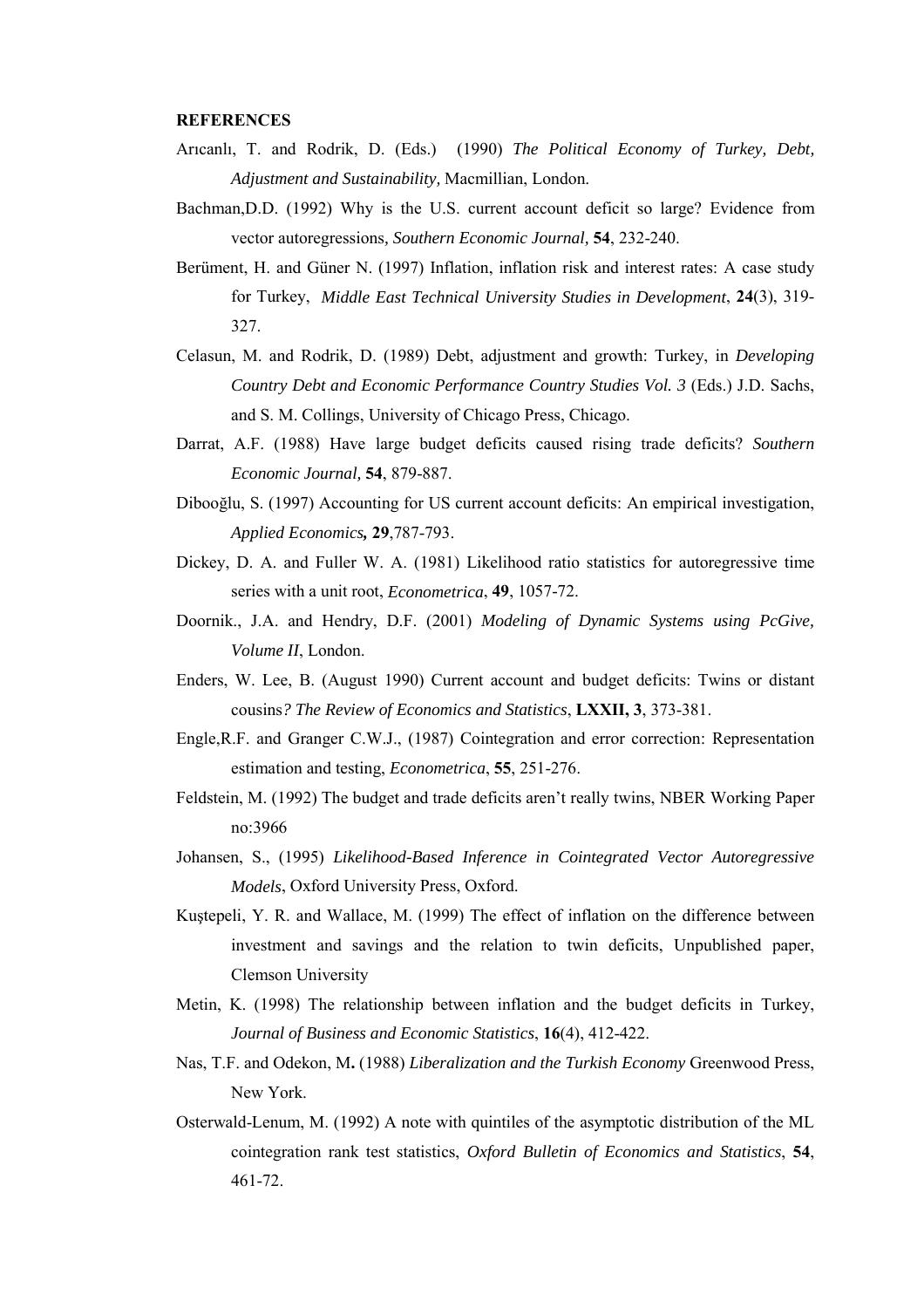- Özatay, F. (1997) Sustainability of fiscal deficits, monetary policy, and inflation stabilization: The case of Turkey, *Journal of Policy Modeling*, **19**(6), 661-81.
- Özmen, E. and Koğar, C.I. (1998) Sustainability of budget deficits in Turkey with structural shift, Middle East Technical University Economic Research Center Working Paper no: 98/11
- Özmen, E. and Saygılı H. (1999) Ricardian equivalence and crowding out: The Turkish evidence, Middle East Technical University Economic Research Center Working Paper no: 99/11
- Peeters, M. (1999) The public-private savings mirror and causality relations among private savings, investment, and (twin) deficits: A full modeling approach, *Journal of Policy Modeling*, **21**(5), 579-605.
- Rosenweigh, J.A. and Tallman, E.W. (1993) Fiscal policy and trade adjustment: Are the deficits really twins? *Economic Inquiry,* **31** 580-594.
- Seater, J.J. (March 1993) Ricardian equivalence, *Journal of Economic Literature*, **XXXI**, 142-190.
- Selçuk, F., (1996) Forecasting inflation using interest rates and time series models, *Yapi Kredi Economic Review*,**7**(1), 39-48.
- Türel, O. (1999) Restructuring the public sector in post-1980 Turkey: An assessment, Middle East Technical University Economic Research Center Working Paper no. 99/6.
- Vamvoukas, G. A. (1999) The twin deficit phenomenon: evidence from Greece, *Applied Economics*, **31**, 1093-1100.
- Winner, L.E. (1993) The relationship of the current account balance and the budget balance, *American Economist* , **37**(2), 78-84.